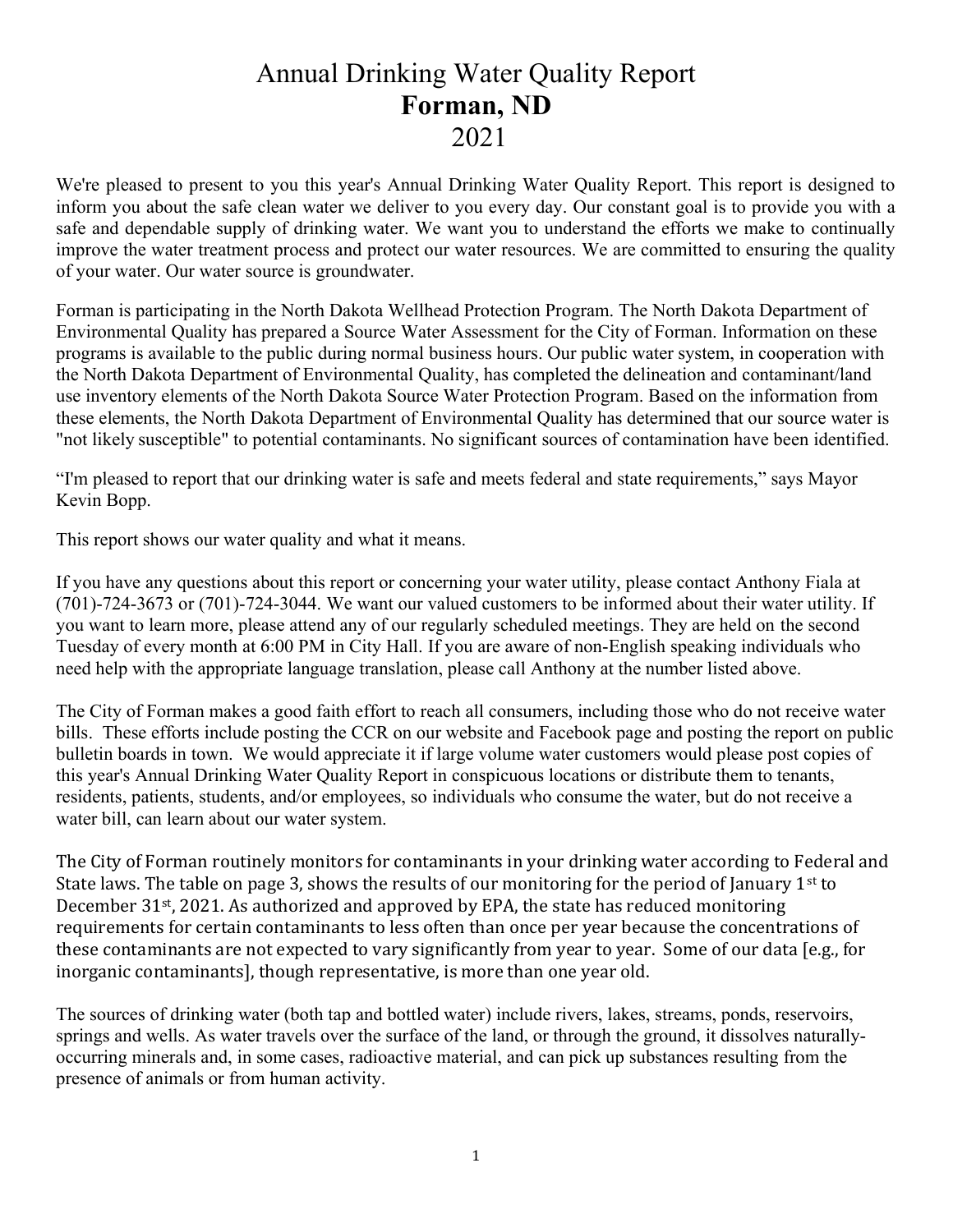Contaminants that may be present in source water include:

Microbial contaminants, such as viruses and bacteria, which may come from sewage treatment plants, septic systems, agricultural livestock operations and wildlife.

Inorganic contaminants, such as salts and metals, which can be naturally-occurring or result from urban stormwater, industrial or domestic wastewater discharges, oil production, mining or farming.

Pesticides and herbicides, which come from a variety of sources such as agriculture, urban stormwater runoff and residential uses.

Organic chemical contaminants, including synthetic and volatile organic chemicals, which are by-products of industrial processes and petroleum production, and can also come from gas stations, urban stormwater runoff and septic systems.

Radioactive contaminants, which can be naturally-occurring or be the result of oil and gas production and mining activities.

In order to ensure that tap water is safe to drink, the Environmental Protection Agency (EPA) prescribes regulations, which limit the amount of certain contaminants in water provided by public water systems. The Food and Drug Administration (FDA) regulations establish limits for contaminants in bottled water, which must provide the same protection for public health.

In the table on page 3, you will find many terms and abbreviations you might not be familiar with. To help you better understand these terms we've provided the following definitions:

Non-Detects (ND) - laboratory analysis indicates that the contaminant is not present.

Parts per million (ppm) or Milligrams per liter (mg/l) - one part per million corresponds to one minute in two years or a single penny in \$10,000.

Parts per billion (ppb) or Micrograms per liter ( $\mu$ g/l)- one part per billion corresponds to one minute in 2,000 years, or a single penny in \$10,000,000.

Parts per trillion (ppt) or Nanograms per liter (nanograms/l) - one part per trillion corresponds to one minute in 2,000,000 years, or a single penny in \$10,000,000,000.

Parts per quadrillion (ppq) or Picograms per liter (picograms/l) - one part per quadrillion corresponds to one minute in 2,000,000,000 years or one penny in \$10,000,000,000,000.

Picocuries per liter  $(pCi/L)$  - picocuries per liter is a measure of the radioactivity in water.

Action Level (AL)- the concentration of a contaminant which, if exceeded, triggers treatment or other requirements which a water system must follow.

Maximum Contaminant Level - The "Maximum Allowed" (MCL) is the highest level of a contaminant that is allowed in drinking water. MCLs are set as close to the MCLGs as feasible using the best available treatment technology.

*Maximum Contaminant Level Goal* - The "Goal" (*MCLG*) is the level of a contaminant in drinking water below which there is no known or expected risk to health. MCLGs allow for a margin of safety.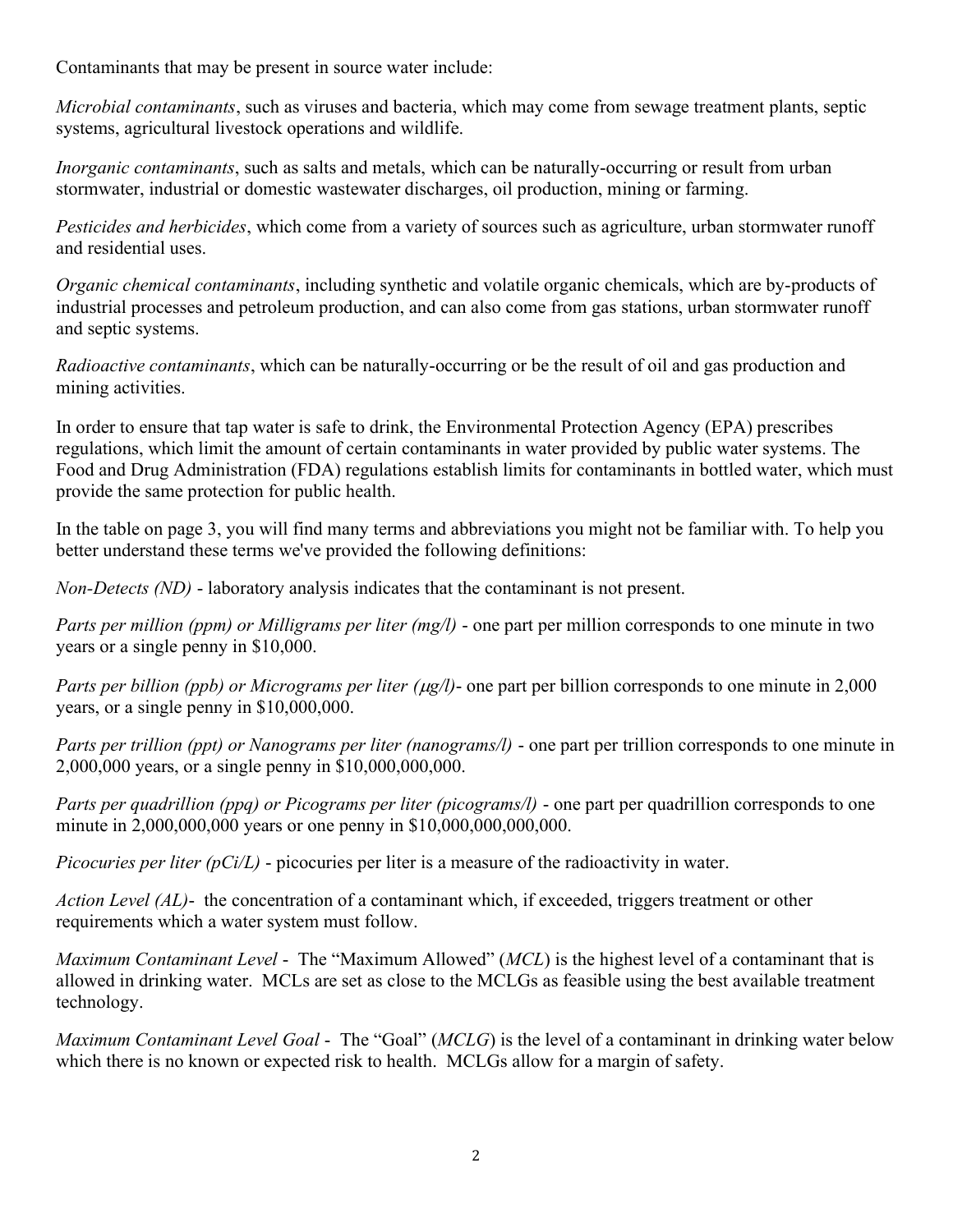Maximum Residual Disinfectant Level (MRDL) – The highest level of a disinfectant allowed in drinking water. There is convincing evidence that addition of a disinfectant is necessary for control of microbial contaminants.

Maximum Residual Disinfectant Level Goal (MRDLG) – The level of a drinking water disinfectant below which there is no known or expected risk to health. MRDLGs do not reflect the benefits of the use of disinfectants to control microbial contaminants.

| TEST RESULTS FOR THE CITY OF FORMAN        |                  |                       |                 |             |                   |        |                  |                                                                                                                                                             |
|--------------------------------------------|------------------|-----------------------|-----------------|-------------|-------------------|--------|------------------|-------------------------------------------------------------------------------------------------------------------------------------------------------------|
| Contaminant                                | <b>MCLG</b>      | <b>MCL</b>            | Level           | Unit        | Range             | Date   | <b>Violation</b> | <b>Likely Source of Contamination</b>                                                                                                                       |
|                                            |                  |                       | <b>Detected</b> | Measurement |                   | (year) | Yes/No           |                                                                                                                                                             |
| <b>Lead / Copper Contaminants</b>          |                  |                       |                 |             |                   |        |                  |                                                                                                                                                             |
| Copper                                     | 1.3              | $AL=1.3$<br>90% Value | 0.5             | ppm         | N/A               | 2019   | $*$ No           | Corrosion of household plumbing<br>systems; erosion of natural deposits;<br>leaching from wood preservatives                                                |
| Lead                                       | $\boldsymbol{0}$ | $AL=15$<br>90% Value  | No Detect       | ppb         | N/A               | 2019   | $*$ No           | Corrosion of household plumbing<br>systems, erosion of natural deposits                                                                                     |
| <b>Inorganic Contaminants</b>              |                  |                       |                 |             |                   |        |                  |                                                                                                                                                             |
| Barium                                     | $\overline{2}$   | $\overline{2}$        | 0.00153         | ppm         | N/A               | 2018   | No               | Erosion of natural deposits                                                                                                                                 |
| Fluoride                                   | $\overline{4}$   | $\overline{4}$        | 0.056           | ppm         | N/A               | 2018   | No               | Erosion of natural deposits                                                                                                                                 |
| Nitrate-Nitrite                            | 10               | 10                    | 0.57            | ppm         | 0.518<br>to 0.57  | 2021   | No               | Runoff from fertilizer use; leaching from<br>septic tanks, sewage; erosion of natural<br>deposits                                                           |
| Selenium                                   | 50               | 50                    | 1.12            | ppb         | N/A               | 2018   | No               | Erosion of natural deposits                                                                                                                                 |
| <b>Volatile Organic Contaminants</b>       |                  |                       |                 |             |                   |        |                  |                                                                                                                                                             |
| Xylenes, Total                             | 10               | 10                    | 0.0155          | ppm         | N/A               | 2018   | No               | Improper handling of waste products<br>from petroleum products and solvents,<br>spills during transport, and leaks from<br>stored gasoline and other fuels. |
| <b>Radioactive Contaminants</b>            |                  |                       |                 |             |                   |        |                  |                                                                                                                                                             |
| Gross Alpha, Incldng<br>Ra, Excldng RN & U | 15               | 15                    | N <sub>D</sub>  | pCi/1       | N/A               | 2017   | No               | Erosion of natural deposits                                                                                                                                 |
| Radium, Combined<br>(226, 228)             |                  | 5                     | 0.71            | pCi/1       | N/A               | 2017   | No               | Erosion of natural deposits                                                                                                                                 |
| <b>Uranium Combined</b>                    |                  | 30                    | 2.96            | Ppb         | N/A               | 2017   | No               | Erosion of natural deposits                                                                                                                                 |
| <b>Disinfectants</b>                       |                  |                       |                 |             |                   |        |                  |                                                                                                                                                             |
| Chlorine                                   | $MRDLG=$<br>4.0  | $MRDL=4.0$            | 1.1             | ppm         | $0.21$ to<br>1.65 | 2021   | No               | Water additive used to control microbes                                                                                                                     |
| <b>Stage 2 Disinfectant Byproducts</b>     |                  |                       |                 |             |                   |        |                  |                                                                                                                                                             |
| HAA5                                       |                  | 60                    | $\overline{c}$  | ppb         | N/A               | 2021   | No               | By-product of drinking water<br>chlorination                                                                                                                |
| <b>TTHM</b>                                |                  | 80                    | 12              | ppb         | N/A               | 2021   | No               | By-product of drinking water<br>chlorination                                                                                                                |

<sup>\*</sup> No sites for Lead or Copper exceeded Action Levels in 2019.  $#$  of samples = 10. No samples exceeded AL in 2019.

EPA requires monitoring of over 80 drinking water contaminants. Those contaminants listed in the table above are the only contaminants detected in your drinking water.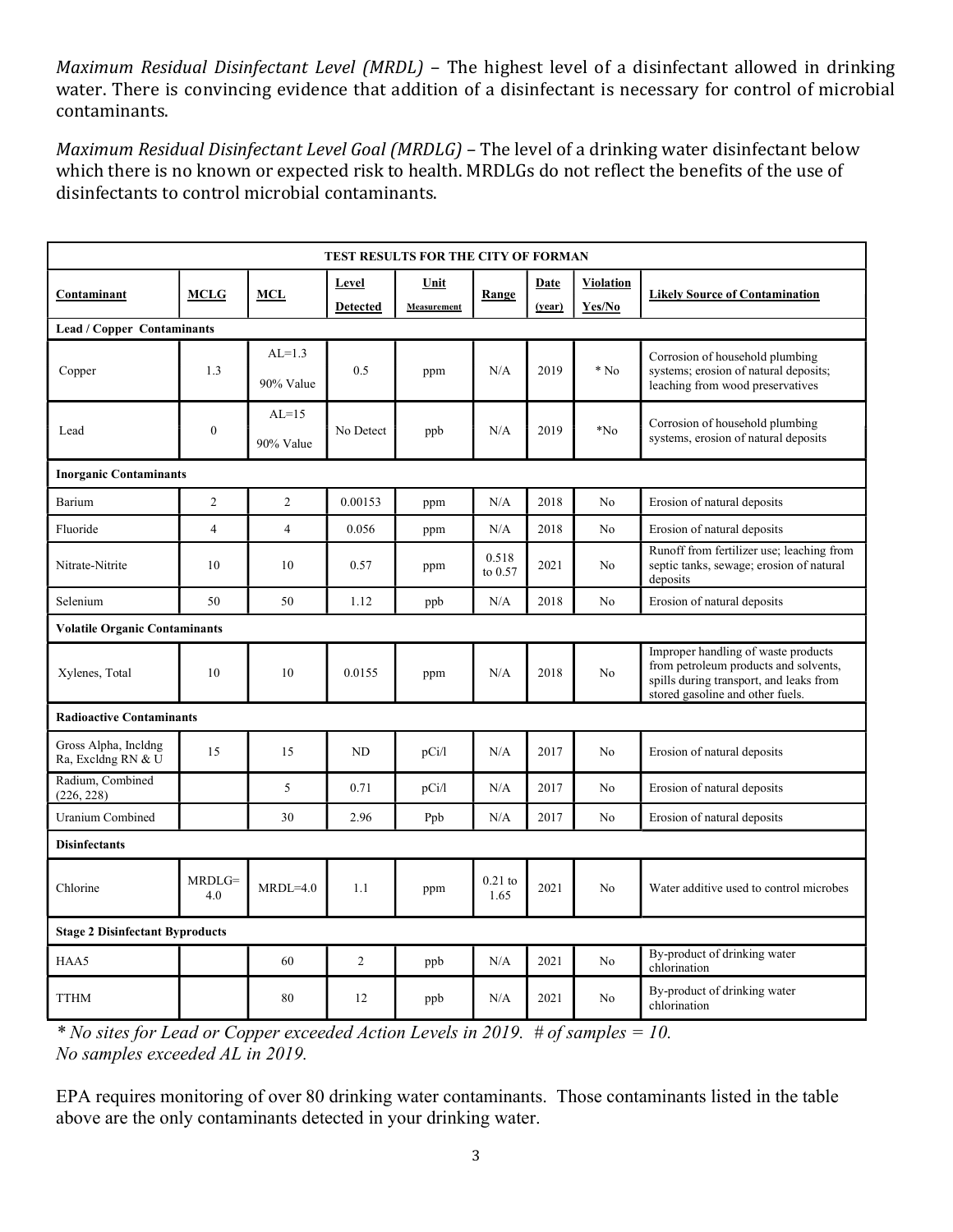Unregulated contaminants are those for which the EPA has not established drinking water standards. The purpose of unregulated contaminant monitoring is to assist the EPA in determining the occurrence of unregulated contaminants in drinking water and whether future regulation is warranted.

If present, elevated levels of lead can cause serious health problems, especially for pregnant women and young children. Lead in drinking water is primarily from materials and components associated with service lines and home plumbing. The City of Forman is responsible for providing high quality drinking water, but cannot control the variety of materials used in plumbing components. Use water from the cold tap for drinking and cooking. When your water has been sitting for several hours, you can minimize the potential for lead exposure by flushing your tap for 30 seconds to 2 minutes before using water for drinking or cooking. If you are concerned about lead in your drinking water, you may wish to have your water tested. Information on lead in drinking water, testing methods, and steps you can take to minimize exposure is available from the Safe Drinking Water Hotline or at http://www.epa.gov/safewater/lead.

As you can see by the table above, our system had no violations. We're proud that your drinking water meets or exceeds all Federal and State requirements. We have learned through our monitoring and testing that some contaminants have been detected. The EPA has determined that your water IS SAFE at these levels.

Drinking water, including bottled water, may reasonably be expected to contain at least small amounts of some contaminants. The presence of contaminants does not necessarily indicate that the water poses a health risk. More information about contaminants and potential health effects can be obtained by calling the Environmental Protection Agency's Safe Drinking Water Hotline (1-800-426-4791)

MCL's are set at very stringent levels. To understand the possible health effects described for many regulated contaminants, a person would have to drink 2 liters of water every day at the MCL level for a lifetime to have a one-in-a-million chance of having the described health effect.

In our continuing efforts to maintain a safe and dependable water supply it may be necessary to make improvements in your water system. The costs of these improvements may be reflected in the rate structure. Rate adjustments may be necessary in order to address these improvements.

Thank you for allowing us to provide your family with clean, quality water this year. In order to maintain a safe and dependable water supply we sometimes need to make improvements that will benefit all of our customers. These improvements sometimes require rate structure adjustments.

Some people may be more vulnerable to contaminants in drinking water than the general population. Immunocompromised persons, such as, persons with cancer undergoing chemotherapy, persons who have undergone organ transplants, people with HIV/AIDS or other immune system disorders, some elderly, and infants can be particularly at risk from infections. These people should seek advice about drinking water from their health care providers. EPA/Centers for Disease Control and Prevention (CDC) guidelines on appropriate means to lessen the risk of infection by cryptosporidium and other microbiological contaminants are available from the Safe Drinking Water Hotline (1-800-426-4791).

The City of Forman works around the clock to provide top quality water to every tap. We ask that all our customers help us protect our water sources, which are the heart of our community, our way of life, and our children's future. Copies of this report will not be mailed out to each individual water user. Copies of this report are available upon request at City Hall.

Trish Pearson, City Auditor